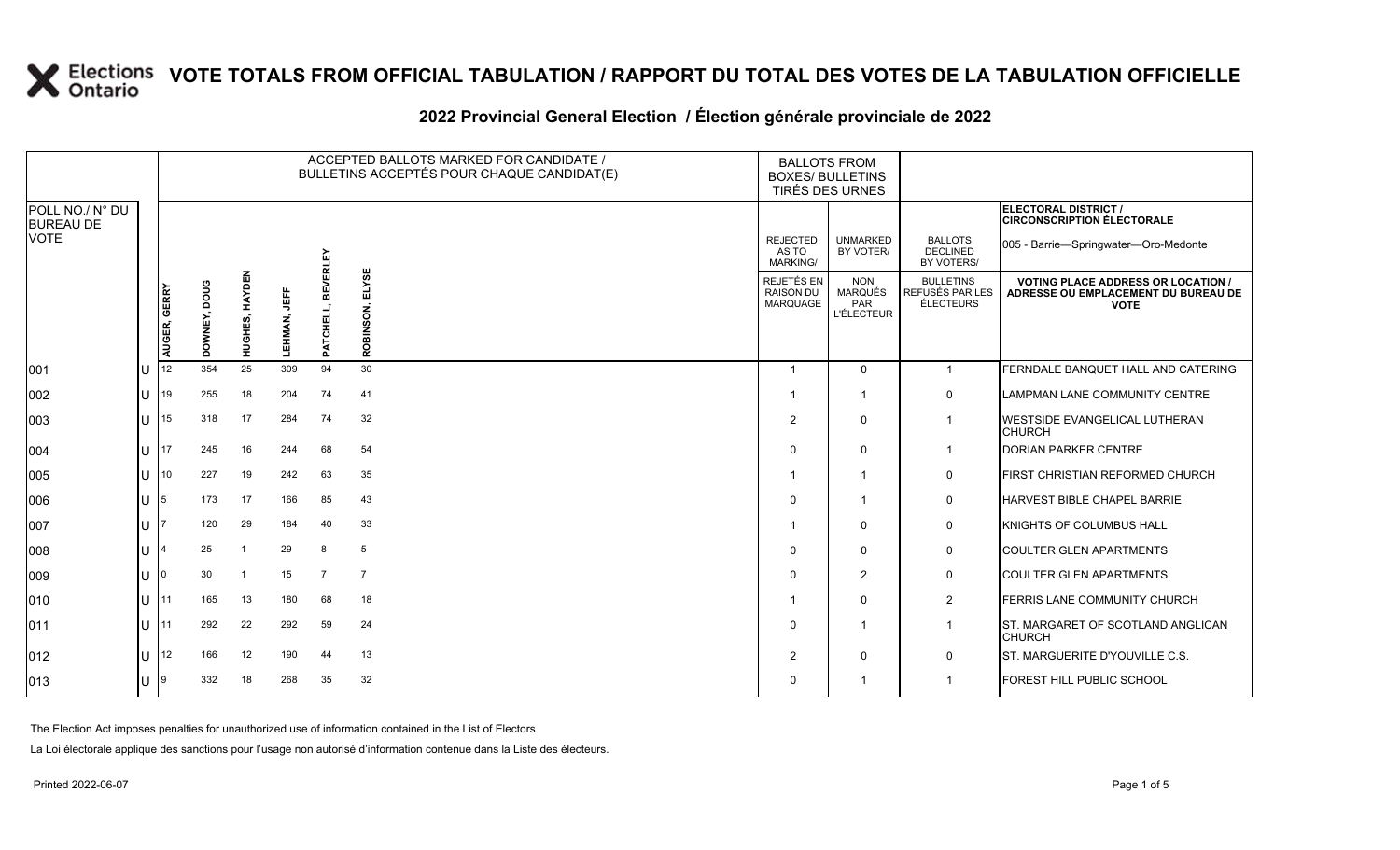#### **2022 Provincial General Election / Élection générale provinciale de 2022**

|                                     |                        |              |              |                |                     |                              | ACCEPTED BALLOTS MARKED FOR CANDIDATE /<br>BULLETINS ACCEPTÉS POUR CHAQUE CANDIDAT(E) | <b>BALLOTS FROM</b><br><b>BOXES/ BULLETINS</b><br>TIRÉS DES URNES |                                                          |                                                         |                                                                                                 |
|-------------------------------------|------------------------|--------------|--------------|----------------|---------------------|------------------------------|---------------------------------------------------------------------------------------|-------------------------------------------------------------------|----------------------------------------------------------|---------------------------------------------------------|-------------------------------------------------------------------------------------------------|
| POLL NO./ N° DU<br><b>BUREAU DE</b> |                        |              |              |                |                     |                              |                                                                                       |                                                                   |                                                          |                                                         | ELECTORAL DISTRICT /<br><b>CIRCONSCRIPTION ÉLECTORALE</b>                                       |
| <b>VOTE</b>                         |                        |              |              |                |                     |                              |                                                                                       | <b>REJECTED</b><br>AS TO<br><b>MARKING/</b>                       | <b>UNMARKED</b><br>BY VOTER/                             | <b>BALLOTS</b><br><b>DECLINED</b><br>BY VOTERS/         | 005 - Barrie-Springwater-Oro-Medonte                                                            |
|                                     |                        | AUGER, GERRY | DOWNEY, DOUG | HUGHES, HAYDEN | 肯<br><b>LEHMAN,</b> | <b>BEVERLEY</b><br>PATCHELL, | ELYSE<br>ROBINSON,                                                                    | REJETÉS EN<br><b>RAISON DU</b><br><b>MARQUAGE</b>                 | <b>NON</b><br><b>MARQUÉS</b><br>PAR<br><b>L'ÉLECTEUR</b> | <b>BULLETINS</b><br>REFUSÉS PAR LES<br><b>ÉLECTEURS</b> | <b>VOTING PLACE ADDRESS OR LOCATION /</b><br>ADRESSE OU EMPLACEMENT DU BUREAU DE<br><b>VOTE</b> |
| 014                                 | U                      | 34           | 621          | 48             | 558                 | 150                          | 64                                                                                    |                                                                   | $\overline{1}$                                           | $\overline{2}$                                          | EAST BAYFIELD COMMUNITY CENTRE                                                                  |
| 015                                 | U                      | 113          | 269          | 39             | 351                 | 93                           | 42                                                                                    | $\Omega$                                                          | $\mathbf 0$                                              | 0                                                       | BARRIE FREE METHODIST CHURCH                                                                    |
| 016                                 | $1J$ 13                |              | 190          | 25             | 264                 | 71                           | 36                                                                                    | $\overline{2}$                                                    | $\overline{2}$                                           | $\mathsf{O}$                                            | ROYAL CANADIAN LEGION BR. 147 - BARRIE                                                          |
| 017                                 |                        | U 12         | 174          | 20             | 218                 | 69                           | 31                                                                                    | $\Omega$                                                          | $\mathbf 0$                                              | $\mathbf 0$                                             | <b>COLLIER STREET UNITED CHURCH</b>                                                             |
| 018                                 | $\bigcup$ 14           |              | 167          | 20             | 256                 | 55                           | 31                                                                                    | $\Omega$                                                          | $\mathbf{0}$                                             | 0                                                       | <b>ST. MARY'S CATHOLIC CHURCH</b>                                                               |
| 019                                 | $\mathbf{U}$           |              | 170          | 12             | 297                 | 37                           | 31                                                                                    | 3                                                                 | $\mathbf 0$                                              | 0                                                       | <b>PARKVIEW COMMUNITY CENTRE</b>                                                                |
| 020                                 | U $\vert$ <sub>5</sub> |              | 181          | 17             | 203                 | 51                           | 25                                                                                    |                                                                   | $\mathbf 0$                                              | $\mathbf 0$                                             | ST. MONICA'S CATHOLIC SCHOOL                                                                    |
| 021                                 | U                      | 40           | 362          | 60             | 390                 | 107                          | 58                                                                                    |                                                                   | $\mathbf 0$                                              | $\overline{1}$                                          | <b>EASTVIEW ARENA</b>                                                                           |
| 022                                 | $\bigcup$ 17           |              | 272          | 21             | 324                 | 79                           | 47                                                                                    | $\overline{2}$                                                    | 2                                                        | $\overline{2}$                                          | <b>LION'S GATE BANQUET HALL</b>                                                                 |
| 023                                 | 1111                   |              | 283          | 23             | 233                 | 32                           | 25                                                                                    | $\Omega$                                                          | $\mathbf{0}$                                             | $\mathsf{O}$                                            | <b>ORO STATION COMMUNITY CENTRE</b>                                                             |
| 024                                 | $U$ 14                 |              | 439          | 21             | 244                 | 45                           | 40                                                                                    | $\overline{2}$                                                    | $\overline{2}$                                           | 0                                                       | <b>GUTHRIE PUBLIC SCHOOL</b>                                                                    |
| 025                                 | $1J$ 10                |              | 316          | 19             | 136                 | 40                           | 19                                                                                    | $\Omega$                                                          | $\mathbf 0$                                              | 0                                                       | ORO-MEDONTE COMMUNITY ARENA                                                                     |
| 026                                 | $\mathbf{U}$           |              | 148          | 10             | 79                  | 10                           | 13                                                                                    |                                                                   | $\mathbf 0$                                              | $\mathbf 0$                                             | IST. JOHN'S ANGLICAN CHURCH                                                                     |
| 027                                 | U                      | 17           | 794          | 51             | 661                 | 93                           | 89                                                                                    | 2                                                                 |                                                          | 0                                                       | THE HEIGHTS OF HORSESHOE                                                                        |

The Election Act imposes penalties for unauthorized use of information contained in the List of Electors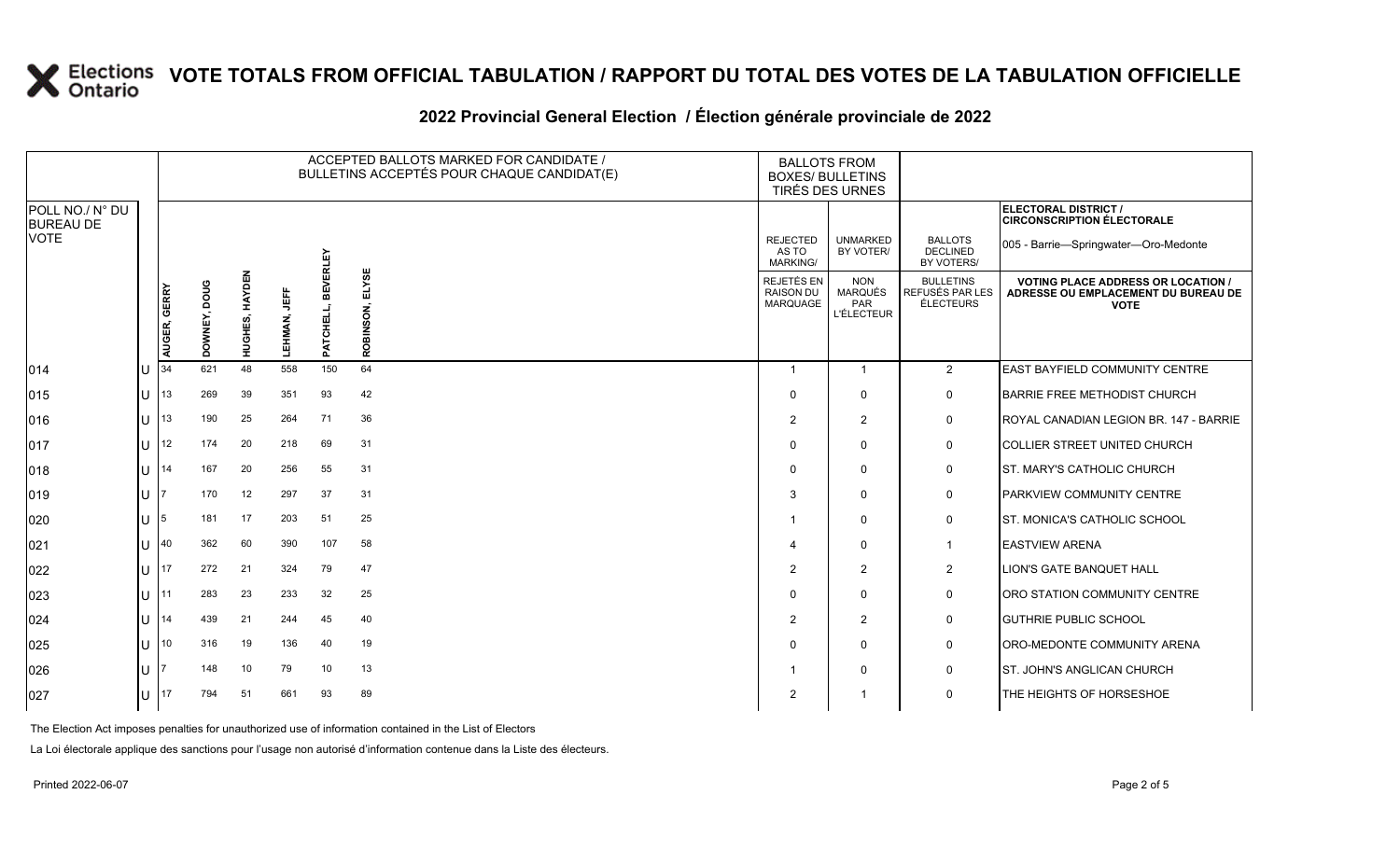### **2022 Provincial General Election / Élection générale provinciale de 2022**

|                                     |     |              |                 |                |                     |                     | ACCEPTED BALLOTS MARKED FOR CANDIDATE /<br>BULLETINS ACCEPTÉS POUR CHAQUE CANDIDAT(E) | <b>BALLOTS FROM</b><br><b>BOXES/ BULLETINS</b><br>TIRÉS DES URNES |                                                          |                                                         |                                                                                                 |
|-------------------------------------|-----|--------------|-----------------|----------------|---------------------|---------------------|---------------------------------------------------------------------------------------|-------------------------------------------------------------------|----------------------------------------------------------|---------------------------------------------------------|-------------------------------------------------------------------------------------------------|
| POLL NO./ N° DU<br><b>BUREAU DE</b> |     |              |                 |                |                     |                     |                                                                                       |                                                                   |                                                          |                                                         | ELECTORAL DISTRICT /<br><b>CIRCONSCRIPTION ÉLECTORALE</b>                                       |
| <b>VOTE</b>                         |     |              |                 |                |                     | <b>RLEY</b>         |                                                                                       | <b>REJECTED</b><br>AS TO<br><b>MARKING/</b>                       | <b>UNMARKED</b><br>BY VOTER/                             | <b>BALLOTS</b><br><b>DECLINED</b><br>BY VOTERS/         | 005 - Barrie-Springwater-Oro-Medonte                                                            |
|                                     |     | AUGER, GERRY | poug<br>DOWNEY, | HUGHES, HAYDEN | 当<br><b>LEHMAN,</b> | ▥<br>ᇛ<br>대파<br>PAT | ELYSE<br>ROBINSON,                                                                    | REJETÉS EN<br><b>RAISON DU</b><br>MARQUAGE                        | <b>NON</b><br><b>MARQUÉS</b><br>PAR<br><b>L'ÉLECTEUR</b> | <b>BULLETINS</b><br>REFUSÉS PAR LES<br><b>ÉLECTEURS</b> | <b>VOTING PLACE ADDRESS OR LOCATION /</b><br>ADRESSE OU EMPLACEMENT DU BUREAU DE<br><b>VOTE</b> |
| 028                                 | IU  | 13           | 311             | 17             | 217                 | 76                  | 39                                                                                    | $\Omega$                                                          | 2                                                        | $\mathbf 0$                                             | MOUNT ST. LOUIS MOONSTONE                                                                       |
| 029                                 | IU. | 5            | 111             | 14             | 55                  | 13                  | 12                                                                                    | $\Omega$                                                          | $\mathbf 0$                                              | $\mathbf{1}$                                            | UNITY UNITED CHURCH                                                                             |
| 030                                 | IU  | 20           | 319             | 26             | 217                 | 48                  | 39                                                                                    |                                                                   | $\mathbf 0$                                              | 0                                                       | ORR LAKE GOLF CLUB                                                                              |
| 031                                 | IU  | 26           | 494             | 57             | 288                 | 105                 | 48                                                                                    |                                                                   | $\overline{1}$                                           | 0                                                       | <b>ELMVALE COMMUNITY HALL</b>                                                                   |
| 032                                 | IU  | 15           | 209             | 12             | 115                 | 27                  | 13                                                                                    | $\Omega$                                                          | 3                                                        | $\mathbf 0$                                             | HURONIA CENTENNIAL ELEMENTARY<br><b>SCHOOL</b>                                                  |
| 033                                 | IU  |              | 256             | 11             | 180                 | 23                  | 19                                                                                    | 19                                                                | $\mathbf 0$                                              | 0                                                       | <b>MIDHURST UNITED CHURCH</b>                                                                   |
| 034                                 | ΙU  | 29           | 700             | 55             | 377                 | 97                  | 42                                                                                    | $\overline{2}$                                                    | $\mathbf 0$                                              | 0                                                       | MINESING COMMUNITY CENTRE                                                                       |
| 035                                 | IU  |              | 401             | 22             | 237                 | 39                  | 22                                                                                    |                                                                   | $\mathbf 0$                                              | 0                                                       | SPRINGWATER TWP. ADMINISTRATION<br><b>CENTRE</b>                                                |
| 400                                 | IU  | 0            | 29              | -1             | 39                  | 10                  | $\overline{4}$                                                                        | $\Omega$                                                          | $\mathbf 0$                                              | 0                                                       | <b>IMPERIAL TOWERS</b>                                                                          |
| 401                                 | IU  | O            | 21              | 5              | 37                  | 18                  | 11                                                                                    | $\Omega$                                                          | $\overline{1}$                                           | 0                                                       | <b>GATEWAY CO-OPERATIVE HOMES</b>                                                               |
| 402                                 | IU  |              | 33              | $\overline{2}$ | 20                  | 19                  | 14                                                                                    |                                                                   | $\mathbf 0$                                              | 0                                                       | <b>EDGEHILL APARTMENTS</b>                                                                      |
| 403                                 | IU  | 3            | 43              | $\overline{2}$ | 34                  | $\overline{a}$      | $\overline{4}$                                                                        | $\Omega$                                                          | $\mathbf 0$                                              | 0                                                       | CEDARWOOD COURT                                                                                 |
| 404                                 | IU. | 2            | 12              | $\overline{2}$ | 28                  | 8                   | 6                                                                                     | $\Omega$                                                          | 0                                                        | $\mathbf 0$                                             | CORAL LIVING CENTRE CORAL PLACE                                                                 |

The Election Act imposes penalties for unauthorized use of information contained in the List of Electors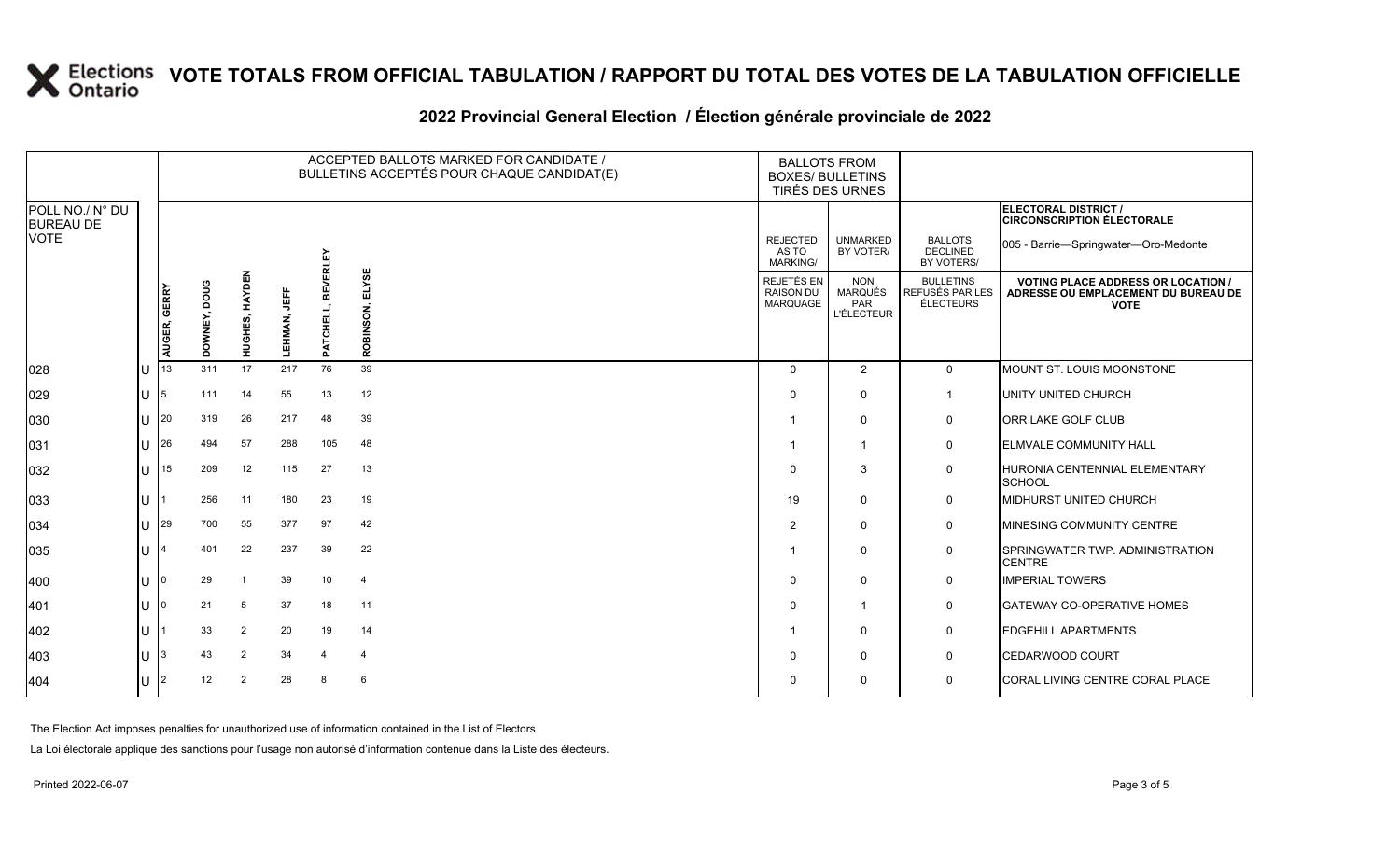### **2022 Provincial General Election / Élection générale provinciale de 2022**

|                                     |              |              |                 |                |                     |                              | ACCEPTED BALLOTS MARKED FOR CANDIDATE /<br>BULLETINS ACCEPTÉS POUR CHAQUE CANDIDAT(E) | <b>BALLOTS FROM</b><br><b>BOXES/ BULLETINS</b><br>TIRÉS DES URNES |                                                          |                                                  |                                                                                                 |
|-------------------------------------|--------------|--------------|-----------------|----------------|---------------------|------------------------------|---------------------------------------------------------------------------------------|-------------------------------------------------------------------|----------------------------------------------------------|--------------------------------------------------|-------------------------------------------------------------------------------------------------|
| POLL NO./ N° DU<br><b>BUREAU DE</b> |              |              |                 |                |                     |                              |                                                                                       |                                                                   |                                                          |                                                  | ELECTORAL DISTRICT /<br><b>CIRCONSCRIPTION ÉLECTORALE</b>                                       |
| <b>VOTE</b>                         |              |              |                 |                |                     |                              |                                                                                       | <b>REJECTED</b><br>AS TO<br>MARKING/                              | <b>UNMARKED</b><br>BY VOTER/                             | <b>BALLOTS</b><br><b>DECLINED</b><br>BY VOTERS/  | 005 - Barrie-Springwater-Oro-Medonte                                                            |
|                                     |              | AUGER, GERRY | poug<br>DOWNEY, | HUGHES, HAYDEN | <b>LEHMAN, JEFF</b> | <b>BEVERLEY</b><br>PATCHELL, | ELYSE<br>ROBINSON,                                                                    | <b>REJETÉS EN</b><br><b>RAISON DU</b><br>MARQUAGE                 | <b>NON</b><br><b>MARQUÉS</b><br>PAR<br><b>L'ÉLECTEUR</b> | <b>BULLETINS</b><br>REFUSÉS PAR LES<br>ÉLECTEURS | <b>VOTING PLACE ADDRESS OR LOCATION /</b><br>ADRESSE OU EMPLACEMENT DU BUREAU DE<br><b>VOTE</b> |
| 405                                 |              | ı٥           | 50              | 2              | 55                  | 5                            | 3                                                                                     | $\Omega$                                                          | $\Omega$                                                 | $\mathbf 0$                                      | <b>WATERCREST APARTMENTS</b>                                                                    |
| 406                                 | U            | 10           | 75              | $\mathbf 0$    | 115                 | 9                            | 10                                                                                    | $\Omega$                                                          | $\Omega$                                                 | 0                                                | <b>WATER VIEW CONDOMINIUMS</b>                                                                  |
| 407                                 | U            | 15           | 134             |                | 122                 | $\overline{7}$               | 8                                                                                     |                                                                   | $\mathbf{0}$                                             | 0                                                | NAUTICA CONDOMINIUMS                                                                            |
| 408                                 | U            |              | 65              | $\overline{2}$ | 92                  | 16                           | -9                                                                                    | $\Omega$                                                          | $\Omega$                                                 | 0                                                | <b>MARINA BAY CONDOMINIUMS</b>                                                                  |
| 409                                 | U            | l2           | 60              | 6              | 89                  | 15                           | $\overline{2}$                                                                        | $\overline{2}$                                                    | 25                                                       | 0                                                | <b>BAYSHORE LANDING CONDOMINIUMS</b>                                                            |
| $ 410\rangle$                       | $\cup$       | ı٥           | 45              |                | 46                  | 17                           | $\overline{4}$                                                                        | $\Omega$                                                          | $\mathbf{1}$                                             | 0                                                | <b>COLLIER PLACE</b>                                                                            |
| 411                                 | $\mathbf{U}$ | 10           | 52              | $\mathbf 0$    | 44                  | 3                            | 3                                                                                     | $\Omega$                                                          | $\Omega$                                                 | $\mathbf 0$                                      | <b>THE BAYCLUB</b>                                                                              |
| 700                                 |              |              |                 |                |                     |                              | COMBINED WITH 708 / COMBINÉ À 708                                                     |                                                                   |                                                          |                                                  |                                                                                                 |
| 701                                 | U            |              | 17              | $\mathbf 0$    | 27                  | 6                            | $\overline{4}$                                                                        | $\Omega$                                                          | $\mathbf{0}$                                             |                                                  | <b>WOODS PARK CARE CENTRE</b>                                                                   |
| 702                                 | U            | 13.          | 13              | $\mathbf 0$    | 15                  | $\overline{4}$               | 5                                                                                     | $\Omega$                                                          | $\Omega$                                                 | 0                                                | <b>COLEMAN CARE CENTRE</b>                                                                      |
| 703                                 | U            |              | 26              |                | 27                  | $\overline{2}$               | $\mathbf 0$                                                                           | $\Omega$                                                          | $\mathbf{0}$                                             | 0                                                | CHARTWELL WHISPERING PINES RET. RES.                                                            |
| 704                                 | U            | l2           | 33              |                | 60                  | 9                            | 5                                                                                     |                                                                   | $\mathbf{0}$                                             |                                                  | THE WATERFORD RETIREMENT COMMUNITY                                                              |
| 705                                 | U            | l2           | 15              |                | 29                  | $\overline{7}$               | 3                                                                                     | $\Omega$                                                          | $\Omega$                                                 | 0                                                | SIMCOE TERRACE RETIREMENT CENTRE                                                                |
| 706                                 | $\mathbf{U}$ |              | 9               |                | 13                  | -1                           | $\mathbf 0$                                                                           | $\Omega$                                                          | $\mathbf{0}$                                             | $\mathbf 0$                                      | <b>VICTORIA VILLAGE MANOR</b>                                                                   |

The Election Act imposes penalties for unauthorized use of information contained in the List of Electors